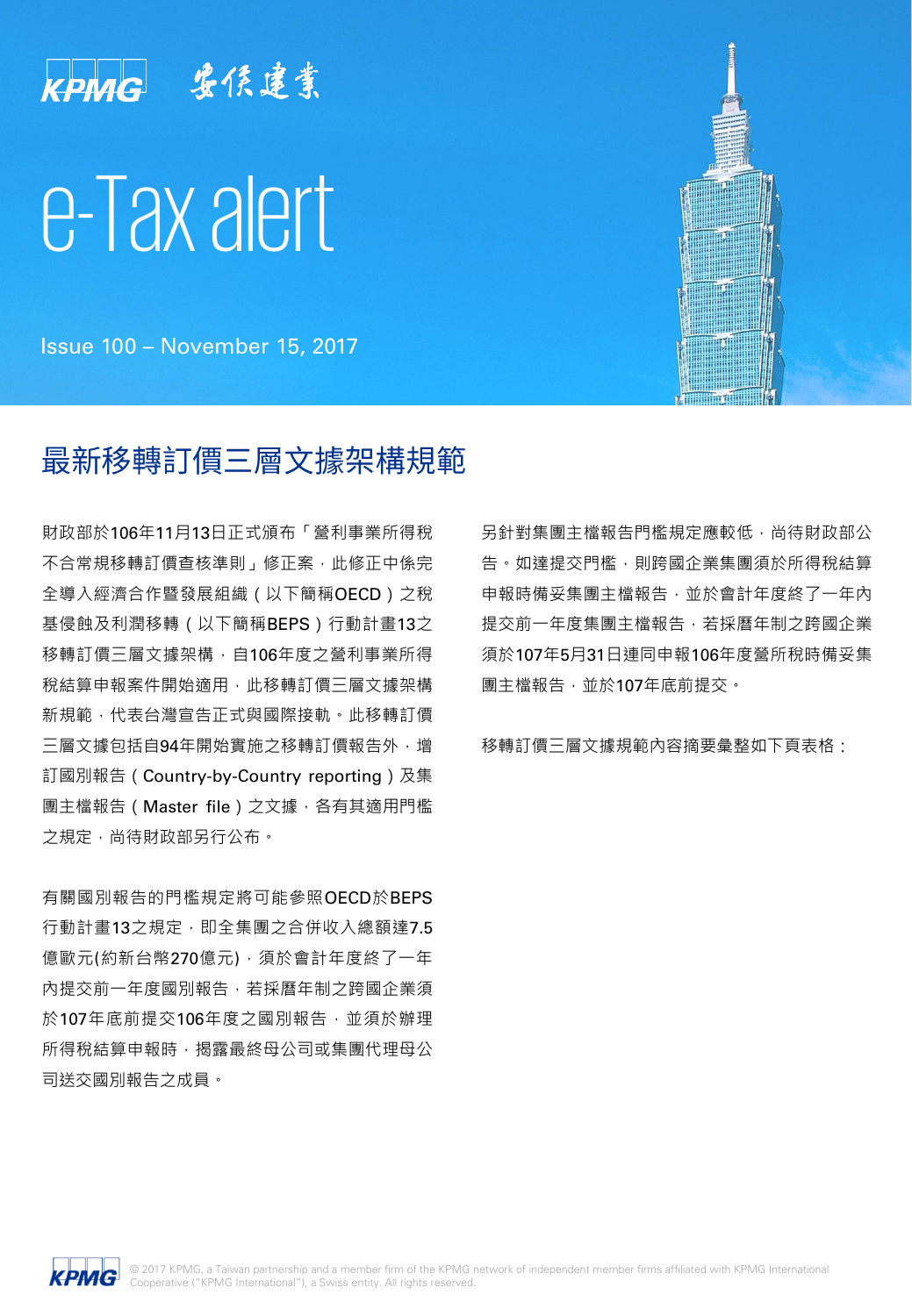|      | 國別報告                                                                                                                                                                               | 集團主檔報告                                                                       | 移轉訂價報告                                                                                                         |
|------|------------------------------------------------------------------------------------------------------------------------------------------------------------------------------------|------------------------------------------------------------------------------|----------------------------------------------------------------------------------------------------------------|
| 門檻   | 中華民國境內之營利事業所<br>屬跨國企業集團前一年度合<br>併收入總額未達財政部規定<br>標準者,得免依規定辦理                                                                                                                        | 收入總額、跨境受控交易金<br>額或其他相關事項未達財政<br>部規定標準者,得免依規定<br>辦理                           | 從事受控交易之營利事業全<br>年收入總額(新台幣3億元)及<br>受控交易金額(新台幣2億元)<br>在財政部規定標準以下<br>者,得以其他足資證明其訂<br>價結果符合常規交易結果之<br>替代文據取代移轉訂價報告 |
| 提交主體 | 中華民國境內之營利事業為<br>跨國企業集團之最終母公司<br>或代理母公司送交成員;中<br>華民國境內之營利事業*                                                                                                                        | 中華民國境內之營利事業為<br>跨國企業集團之成員                                                    | 從事受控交易之中華民國境<br>内營利事業                                                                                          |
| 備妥期限 | 參考提交期限                                                                                                                                                                             | 於辦理所得稅結算申報時                                                                  | 於辦理交易年度之所得稅結<br>算或決算申報時                                                                                        |
| 提交期限 | 會計年度終了後一年內;<br>稽徵機關依我國與非屬該參<br>考名單之國家或地區簽署得<br>進行國別報告資訊交換之相<br>關協定,未能實際取得跨國<br>企業集團之國別報告者,其<br>在中華民國境內之營利事業<br>成員應於稽徵機關書面通知<br>函送達之日起一個月內送交<br>國別報告(延長之期間最長不<br>得超過一個月,並以一次為<br>限) | 會計年度終了後一年內(延長<br>之期間最長不得超過一個<br>月,並以一次為限)                                    | 於稽徵機關書面調查函送達<br>之日起一個月內提示移轉訂<br>價報告或替代文據(延長之期<br>間最長不得超過一個月,並<br>以一次為限)                                        |
| 語言   | 未規定, 但依據國際趨勢應<br>為英文或中文                                                                                                                                                            | 其 為 外 文 者 , 應 附 中 文 譯<br>本;其為英文者,得於稽徵<br>機關要求提示中文譯本之書<br>面通知函送達之日起一個月<br>内提示 | 其 為 外 文 者 , 應 附 中 文 譯<br>本 ,但經稽徵機關核准提示<br>英文版本者,不在此限。                                                          |

\* 最終母公司之居住地國或地區不須申報國別報告,或我國稽徵機關無法依據國別報告資訊交換之相關協定取得該跨國企業集團之國別報告 時。

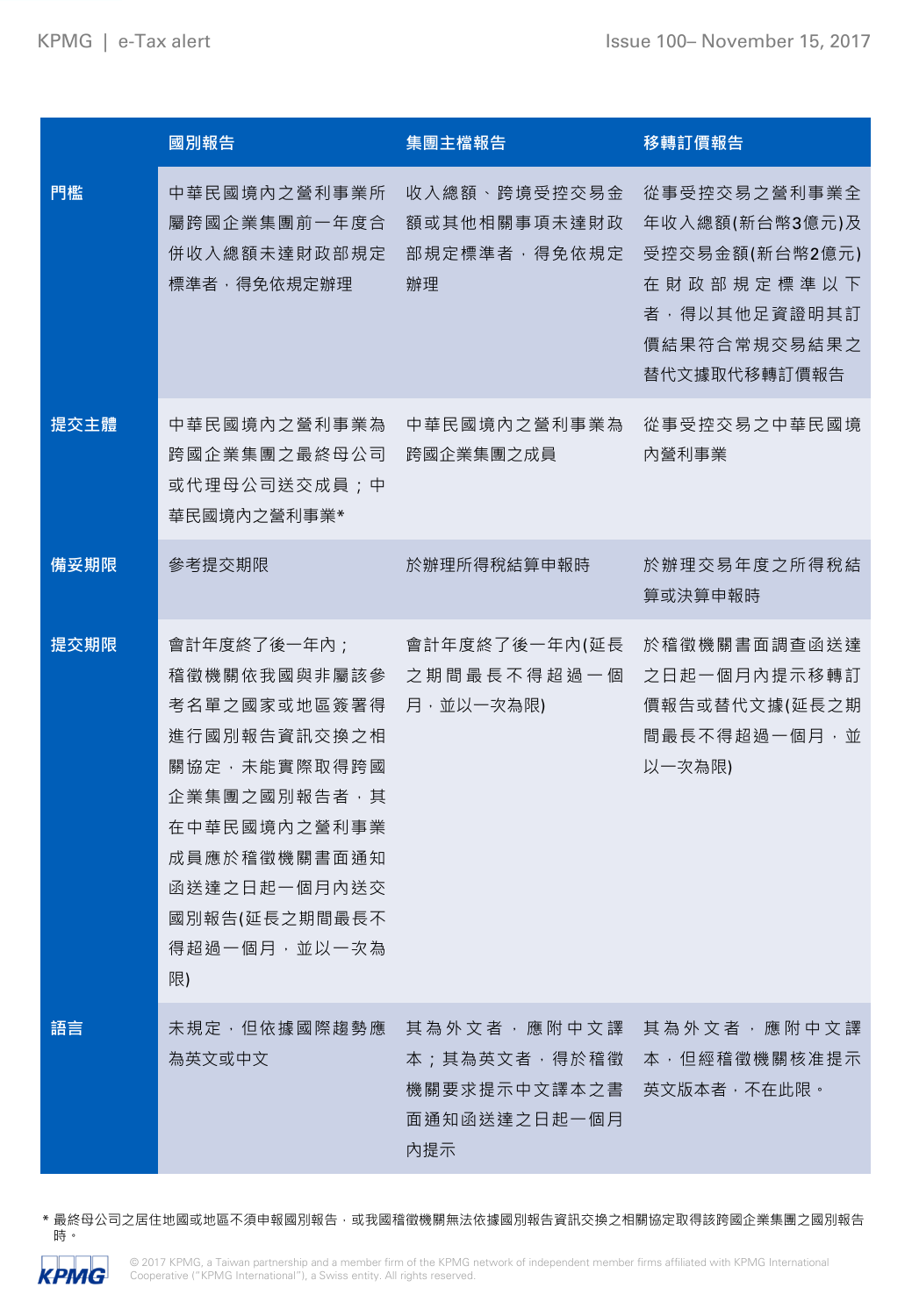| 應揭露資訊<br>•按跨國企業集團營運所在各 •組織結構<br>•企業綜覽<br>國家或地區之收入、所得稅<br>•經營狀況<br>•企業集團組織及管理結構<br>前損益、已納所得稅及當期<br>• 跨國企業集團之無形資產 …<br>• 受控交易之彙整資料<br>應付所得稅、實收資本<br>額、累積盈餘、員工人數及 •跨國企業集團成員間之融資<br>• 受控交易分析<br>有形資產(現金及約當現金<br>活動<br>•關係報告書、關係企業合併<br>除外)合計數<br>•跨國企業集團之財務及稅務<br>營業報告書等資料<br>• 按前目國家或地區, 列示跨<br>情形<br>•其他與關係人或受控交易有<br>國企業集團成員之居住地或<br>關並影響其訂價之文件<br>設立地國或地區,及其主要<br>活動情形,主要活動包括:<br>研究與發展;持有或管理智<br>慧財產權;採購;製造或生<br>產;銷售、行銷或配銷;行<br>政、管理或支援服務;對非<br>關係人提供服務;集團內部<br>融資;受規範金融服務;保<br>險;持有股份或其他權益工<br>具;停業 |
|--------------------------------------------------------------------------------------------------------------------------------------------------------------------------------------------------------------------------------------------------------------------------------------------------------------------------------------------------------------------------------------------------------------------------------------------------------------------------------------------------------|
| • 跨國企業集團成員從事前目<br>所列以外之活動者, 其活動<br>性質說明                                                                                                                                                                                                                                                                                                                                                                                                                                                                |



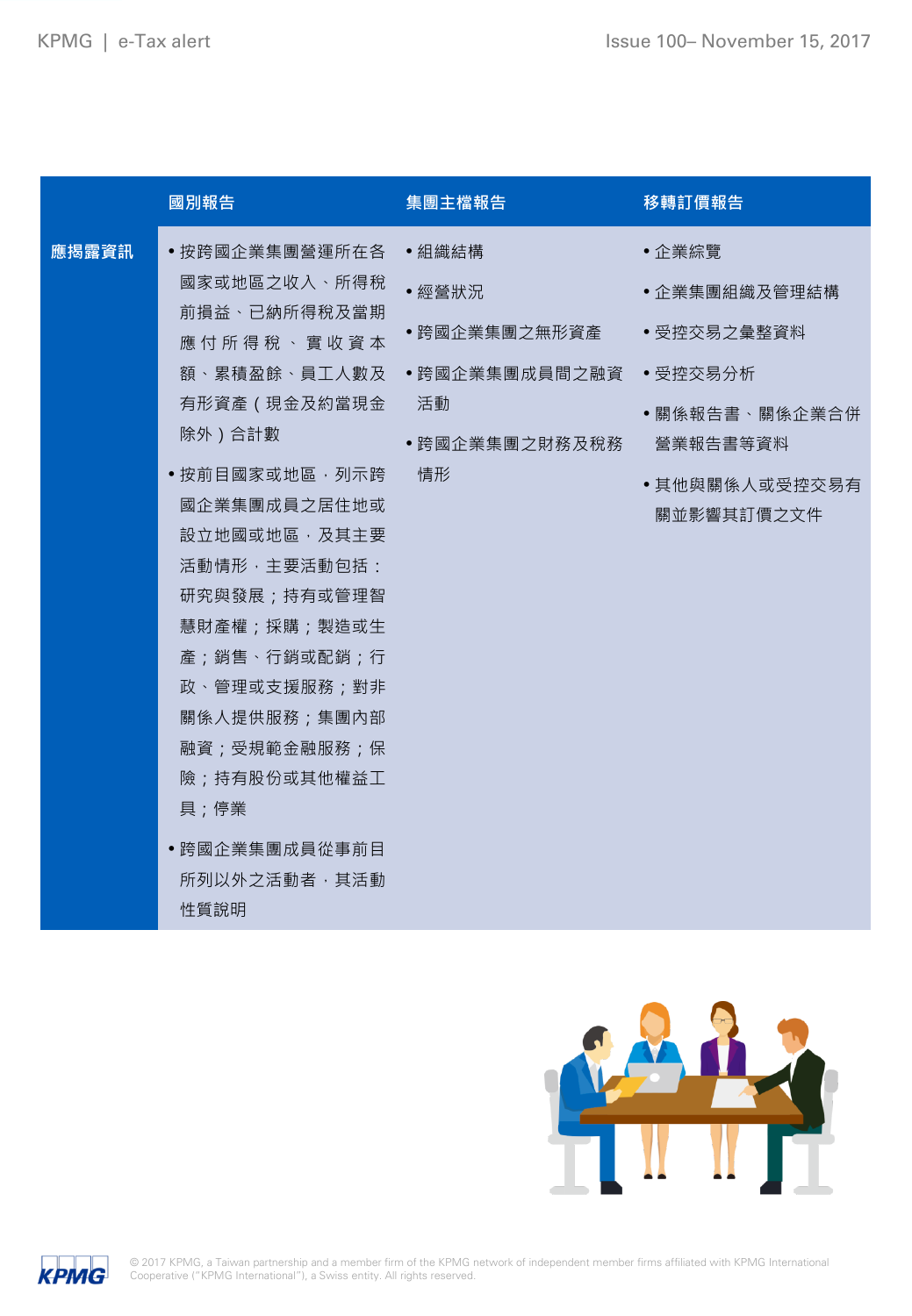## **KPMG觀察**

財政部106年11月13日頒布「營利事業所得稅不合常 規移轉訂價查核準則」移轉訂價三層文據架構新規 範,正式與國際接軌,代表企業之資訊更透明,台商 跨國投資面臨更多遵法要求及查核風險,謹建議事項 如下:

#### **注意各國提交時間**

各國對於移轉訂價資訊揭露透明度之要求已趨於一 致,查核資訊內容不再僅侷限只能取得當地國的移轉 訂價文據,如台商主要的跨國營運國家:中國大 陸、東南亞及歐洲主要國家皆已於105年度開始適用 BEPS行動計畫13之移轉訂價三層文據架構,並大多 須於今年年底(106)前備妥或提交國別報告或集團 主檔報告予各國稅務機關,建議跨國集團企業須留意 各集團企業營運地點之執法規定,於各文據提交期限 內備妥國別報告及集團主檔報告。

## **注意各國國別報告或集團主檔報告要求揭露之內容及 範圍**

鑒於各國對於國別報告或集團主檔報告所要求揭露之 內容範圍、提交門檻及提交主體規範可能不同,故台 商跨國集團企業須注意各國稅務機關對於國別報告及 集團主檔報告之細節規定,並注意各國對於該等文據 所要求揭露資訊間之差異性,作統一管理。

#### **由企業總部統籌處理,並善用三層文據架構,作為移 轉訂價政策之稅務治理工具**

因應國際移轉訂價發展趨勢,在集團資訊將被全部揭 露之情況下,台商跨國集團企業應正視反避稅的時代 潮流,重新審視現行集團移轉訂價政策以降低相關風 險,並建議由集團總部統籌總部及各關係企業提交移 轉訂價三層文據架構之相關內容及資料,以免發生移 轉訂價政策及表述內容有不一致之狀況,而引起各國

稅務機關查核時之爭議。另外,亦建議集團總部善用 此移轉訂價三層文據架構,作為重新檢視集團各關係 企業間移轉訂價政策之稅務治理工具,進而提升集團 企業整體價值。

# **KPMG 全球移轉訂價服務團隊 張芷 主持會計師 林棠妮 副總經理**